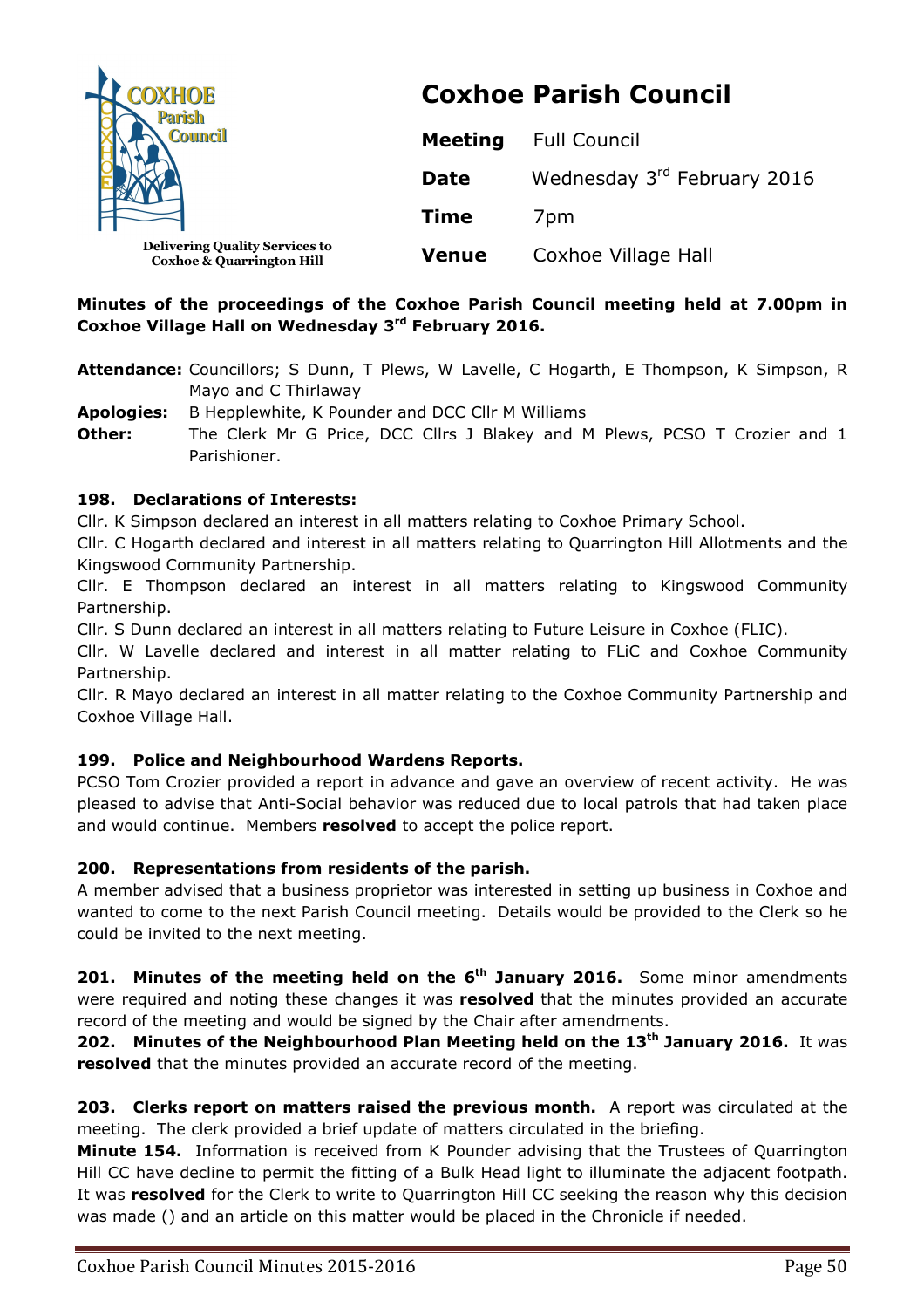**Minute 178** Letters of thanks were sent to former Cllr's P Dodsworth and T Rowe thanking them for their service.

**Minute 182 viii**. The request for the release of the delivering differently grant was made and it is now received and to be paid to Kingswood Community Partnership in the schedule of payments.

**Minute 186.** Hanging Basket review. Request for information from other councils was made but nothing received as yet. The Chair advised that Urpeth PC had some floral beds provided by the DCC which cost £400-500 ranging from 4-6meters. The Chair also provided a further contact for enquiries

**Minute 187**. Seating unit for the Grove junction is made, awaiting paint works and to be delivered (2 weeks). Will have our contractor install when received.

**Minute 189.** No reply is received from Cornforth Parish on joint working on old mineral line.

**Minute 190.** A GO-Pro Video recorder is now purchased.

**Minute 191.** Further information is being sought from Sam Clarkson on Fun-Fair.

**Minute 192 & 193.** Standing Orders and Financial Regulations were revised.

## **Other matters.**

**St. Mary's Churchyard**. The Clerk advise he had met with the contractor concerning the perimeter hedgerow and this will be cut back. He had further met with DCC Clean & Green regarding the maintenance of the 'Closed' section. DCC Cllr M Plews could be contacted to assist in progressing work in the 'Closed' section currently maintained by them if needed.

**The new Notice Board** was erected and members have considered it to be too low. The contractor will be asked to raise it to a better height.

**The Clerk's PC** was renewed due to constant failures and difficulty in operating.

## **External Audit for Small Authorities** (copy of information circulated).

The council needed to decide if it wished to seek its own independent External Auditor or to continue with the existing arrangements. At present the majority of councils follow the SAAA as this permits a tendering process whereby leading firms tender to undertake the work for a fiveyear period. As a result, a keen price is received. If this council chooses to opt out it must make its own arrangements and seek market competition. The outcome (cost of an External Audit) is therefore unknown at present and the exercise may be counterproductive. I would recommend to the council to maintain our current position. It was **resolved** that the council would continue with the SAAA arrangements.

#### **DCC Website Development Service Level Agreement** (copy of information circulated).

Information is circulated by CDALC advising of changes to DCC Website services with DCC Service Level Agreement. Bearing in mind the council's website and content I would recommend this council to accept the Service Level Agreement with DCC. It was **resolved** that the council would accept this SLA with Durham County Council.

#### **Adoption of Planters along Cornforth Lane** (copy information circulated).

4 floral planters are to be place along Cornforth Lane the Community Development Officer from the EDRCAAP is requesting the parish council to adopt them. It was **resolved** that they be adopted and included into the contract with Thinford Nurseries.

# **204. Durham County Councillors report.**

Cllr M Plews provide a comprehensive written report that was circulated to member.

DCC Cllrs express their concerns regarding the reduction to Youth Services budget and the implications for many parishes and would lobby for some form of transitional support for such service to be maintained.

Further concerns were expressed on the devolution although the consultation is still in progress and DCC have not yet compiled the result of the consultation.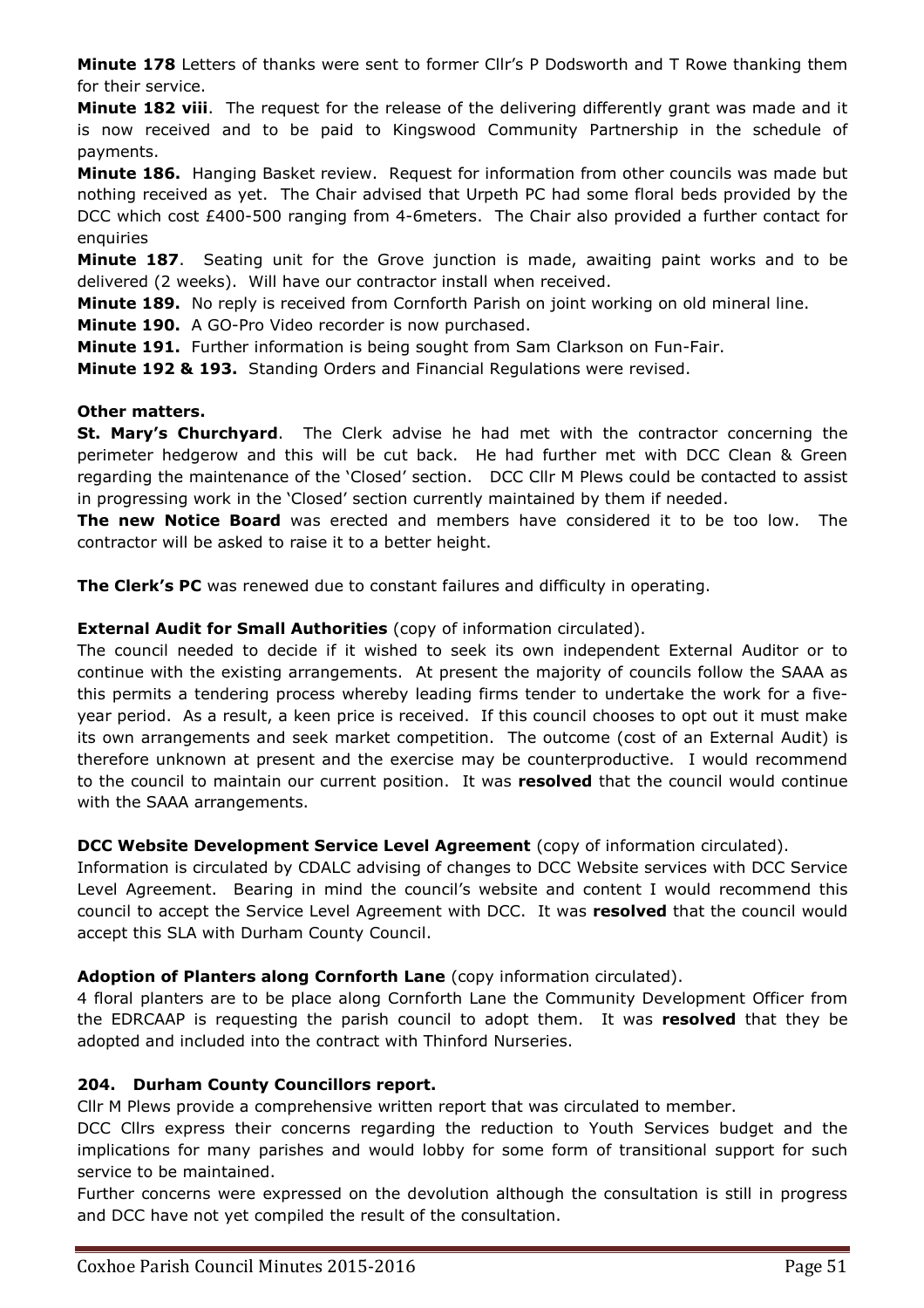#### Members **resolved** to accept the report.

The Chair gave his thanks for their support to have hedge rows cut.

**205. Report of the Children and Young Peoples Service Coordinator.** A report from the C&YPSC was circulated for information. Members **resolved** to accept the report

## **206. Community reports.**

- **i. Quarrington Hill Village Partnership**. No report was received.
- **ii. Quarrington Hill Community Centre**. A report was circulated for members' information. Members **resolved** to accept the report.
- **iii. Quarrington Hill Front Street Regeneration Scheme**. A report was circulated for members' information. In addition to the report to group is seeking to provide some brickwork (path around the sculpture) as an additional feature. The recently installed floral bed is to be re-worked to provide a more appropriate display of the lettering QH. Volunteers would undertake this work. The Vice-Chair, Cllr E Thompson and the Clerk would make the arrangements to have this planted. Tarmac would also be considered to assist in this matter. DCC would be making arrangements to tidy the hedgerow/tree-line on the site of the sculpture.
- **iv. Coxhoe Community Partnership**. Members advised that a litter pick was arranged for the  $10<sup>th</sup>$  February and an application for funds for Village Signage is now submitted.
- **v. Coxhoe Village Hall**. The Chair provided information concerning the transfer of CVH to the parish, the returning lease back arrangements. It was **resolved** to progress with this transfer/lease and proceed to the council's Solicitors.
- **vi. Active Life Centre Coxhoe.** Members advised that some toilets were being replaced. Some grant funding is available for the Sports Hall Floor to be upgraded. This will take place in March and necessitate most of the building being closed for business. Furthermore, ceiling tiles and lighting will be replaced in some areas as part of the improvements.
- **vii. Youth Strategy.** To be consider under Exclusion of Press and Public.
- **viii. Kingswood**. The group circulated a report on progress. The Grant of £1,600 is now received by the council and is payable to the group. Furthermore, some 105 trees were awarded from the Woodlands Trust. Bird and Bat Box building sessions will take place to encourage young people to provide for wildlife and an article is to be prepared for the next Chronicle edition. DCC News will be covering this groups success in an article also. It was **resolved** to accept the report.
- **ix. Village Atlas**. The clerk advised that no news of progress was received.
- **x. Quarrington Hill Allotment Site**. Following a re-appraisement of the application from Delivering Differently an award of £4,500 has been made. It was **resolved** for the Clerk to reply accepting this offer. The Chair gave thanks to the DCC Cllrs who assisted in this matter. Kingswood Community Partnership would also provide care for the trees along the allotment road as part of their work.

Members of the groups further advised that a Risk Assessment had been undertaken of the site by Tarmac and they would be starting works in early March to clear the ground and erect fencing. The Chair expressed his thanks to the Vice-Chair and Cllr E Thompson for their endeavours.

# **207. Member's reports from meetings attended.**

- **I. CDALC.** Members having attended the Smaller Local Councils meeting advised that the group was working on sharing schemes/ideas to keep councils informed things.
- **II. Education.** The Chair advised that he had attended a meeting on Education and replied to many comment via Facebook on the issue of 'do Bowburn and Coxhoe need a new primary and Secondary School'. The Chair advised that there is growing concern for such school from the neighbouring parishes and a further meeting on this issue is to be arranged. Issues of additional schools are matters that could be addressed in the Neighbourhood Plan.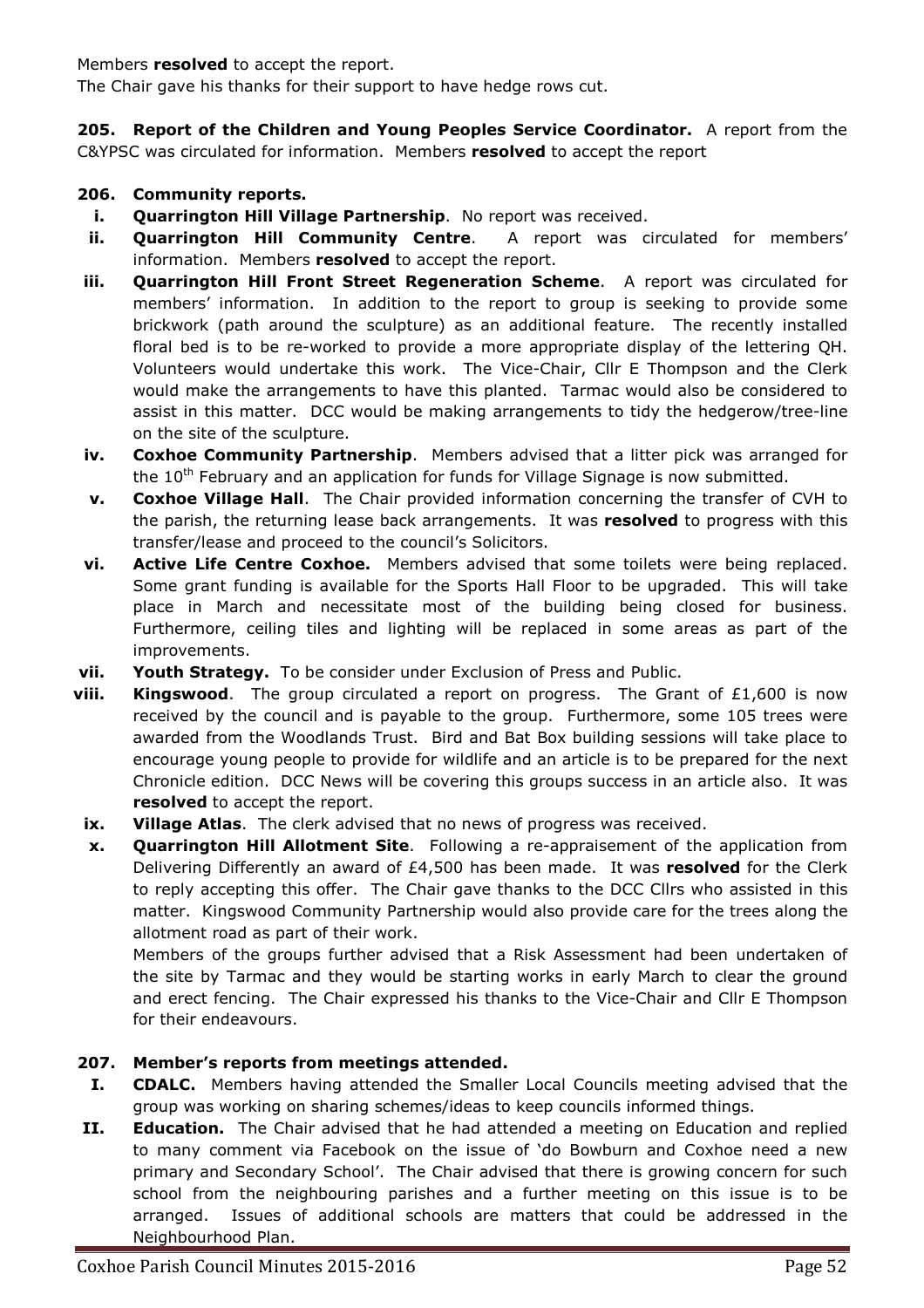# **III. NHS North Durham Clinical Commissioning Group (CCG).**

The Chair circulated copy of email sent to Coxhoe Medical Practice that gave support to the practice's need for new premises. Having attended the recent CCG meeting advise that the Coxhoe Medical Practice had not identified a site for new building and needed to make progress.

- **IV. EDRCAAP.** None
- **208. PP2**. None.
- **209. Neighbourhood Planning.** Correspondence was received from the Clerk at Cassop Cum-Quarrington Hill PC enquiring if a cluster of parish councils (Coxhoe, Croxdale & Hett, Kelloe and Shincliffe were interested in working with them to produce a Neighbourhood Plan. It was **resolved** that this matter was open to further discussion with other parishes and for the Clerk to reply accordingly.
- **210. Hanging Basket Review.** See Clerk's Report.
- **211. Car Parking.** None.

# **212. Land Transfers in Coxhoe and Quarrington Hill. Report of the Chair circulated.**

This report is for information to note progress, within the previously agreed delegated authority.

You will have seen the emails confirming Durham County Council are now prepared to transfer all of the lands at the Parkhill border to us, and thanks the County Councillor Jan Blakely's intervention they are prepared to remove the requirement for a 6 monthly break clause form the lease of the Land next to Bower Court.

DCC are in the process of advertising the disposal of all of these parcels of land to CPC in the press and Coxhoe Village Greens, QH Village Greens and QH Allotments. They have advised the advertising costs are slightly higher at  $E725$  because this has had to be advertised in the Northern Echo as QH does not receive the Durham Advertiser. They advise the objection period should be completed by 3 March and then the legal team will complete the conveyancing.

DCC advise the land should be transferred in two Transfers with legal costs of £410 each and combined a reduced surveyors fee of £500.

As a reminder the land purchase costs which we have agreed to are:

£1,600 for the Parkhill parcels

£100 for land with the railway gate on it

- £610 for Lease of land adjoining Bower Court
- £270 for QH Village Greens

£2,100 for QH Allotments, and

£3,000 for Coxhoe Village Green

The total land purchase costs appear therefore to be  $E$  7,680 with advertising costs £725, Survey costs £500 and legal cost of £820 totalling £9,725 (subject to final confirmation of costs e.g. no legal costs included for lease). This also excludes CPC's solicitors' costs and the Coxhoe Village Hall Conveyancing costs. There is a provision of  $£5,500$  in the budget for this and Council agreed to an anticipation of the 16/17 Capital budget to resource this. This leads however to an overspend of £1,225 excluding our legal costs.

To complete works at Quarrington Hill Allotments and for installation of the sculpture on QH Village Green a licence has been obtained from DCC at a further cost of  $£50$  in anticipation of the legal transfer.

#### **213. Correspondence for Information and Action.**

- **a) CDALC 'Your Region, your community, your event'** (copy attached for information). It was **resolved** to book 2 places at this event for the Clerk and Chair.
- **b) RTPI North East 2016 'Events Programme'.** It was resolved that attendance at these events were not deemed necessary.
- **c) CDALC Royal Garden Party nominations.** The Clerk advised that information was received regarding the nominees selected to attend the Royal Garden Party. They were from Middridge Parish Council and Bishop Auckland Town Council.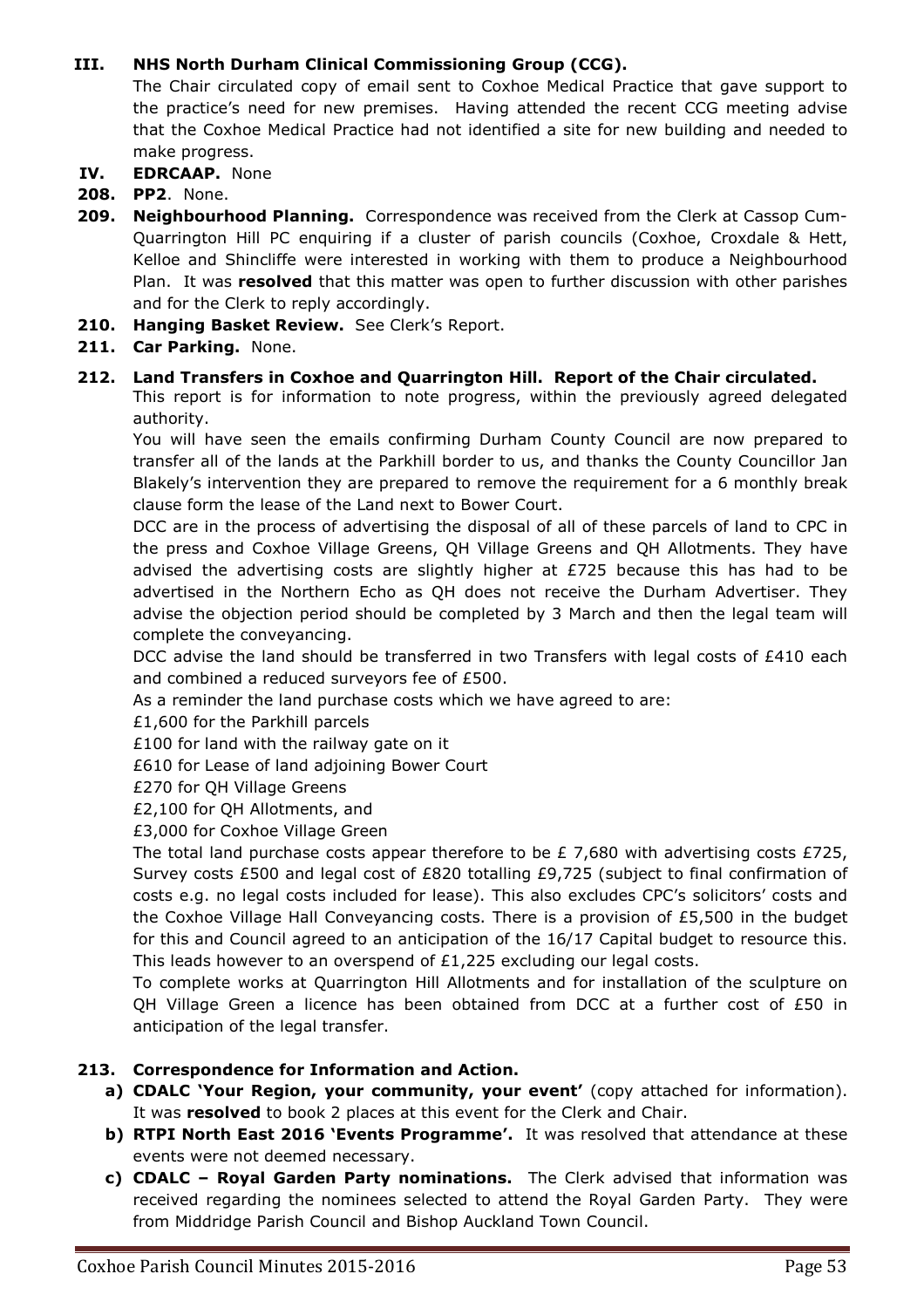- **d) Parish Website and Social Media Report**. The clerk circulated copy of the report compiled by Ian Forster the Voluntary Web Administrator as information.
- **214. Revised Standing Orders and Financial Regulations.** As per the previous meeting these were amended by the Clerk. Copies were taken by the Chair to check prior to approval.
- **215. Changes to employee's Contract of Employment**. The Clerk advised that changes were necessary to cover the council's decision on pension arrangements whereby the following has been included; *'The Council provides a pensionable contribution under the Governments National Employers Savings Trust (NEST) and as from the 1st November 2016 will contribute 1% to the scheme rising to 2% in the second year (1st November 2017), rising to 3% on the 1st November 2018. Thereafter the council will maintain a rate of 3% pensionable contribution to the NEST Scheme for all employees'*. Copies of these contracts were taken by the Chair to check prior to approval.

## **216. Finance.**

**a) The schedule of payments for December was distributed for member's approval.**  It was **resolved** that the accounts presented to members be accepted this included all due payments, receipts, Direct Debits and account transfers.

| Payee                 | Category                              | <b>Debits</b> | <b>Credits</b> |
|-----------------------|---------------------------------------|---------------|----------------|
| Three Mobile          | Telephony                             | 56.41         |                |
| Three Mobile          | Telephony                             | 25.00         |                |
| Coxhoe Village Hall   | <b>Reimbursement of Heating Funds</b> |               | 28,584.00      |
| Northern Power Grid   | Wayleave Payment                      |               | 103.09         |
| J Slater              | <b>Allotment Rents</b>                |               | 30.00          |
| Coxhoe Village Hall   | Insurance Reimbursement               | 350.00        |                |
| G Price               | Salary and Office Equipment           | 2,189.14      |                |
| A Hitchens            | Salary                                | 1,210.96      |                |
| <b>HMRC</b>           | January PAYE                          | 654.49        |                |
| Durham County Council | Licence Fee                           | 50.00         |                |
| Durham County Council | Lighting Repairs Churchyard           | 118.06        |                |
| Altogether Greener    | Grounds and other works               | 1,427.60      |                |
| Durham County Council | Kingswood Community Partnership       | 1,600.00      | 1,600.00       |
|                       | <b>Totals</b>                         | £7,681.66     | £30,317.09     |

- b) **Reconciliation of Accounts.** The Clerk provided the chair with a reconciliation of accounts against the latest bank statements which were approved and signed by the chair.
- c) **Budget Performance Report.** The Clerk had circulated in advance details of the budget spending profiles to date.
- d) **Projected Outturn for 2016/2016.** This would be discussed under Exclusion of the Press and Public.
- e) **Direct Debits with Northumbrian Water and Scottish Electric**. It was **resolved** for the Clerk to proceed with making arrangement for these organisations to be paid by Direct Debit.
- f) **To consider the request for a small grant from Bite the Ballot.** It was **resolved** to provide £200 on this occasion.

#### **217. Planning matters.**

#### **i. Planning Applications for Consideration.**

| DM/15/039112/OU               | Outline application with all matters reserved (except for access details |
|-------------------------------|--------------------------------------------------------------------------|
| Citrus Durham Ltd. Land South | of roundabout and internal distributor road) for the maximum of the      |
| of Bowburn & West of the A688 | following; 270 dwellings(class C3), a 70 bed hotel (class C1), a 60 bed  |